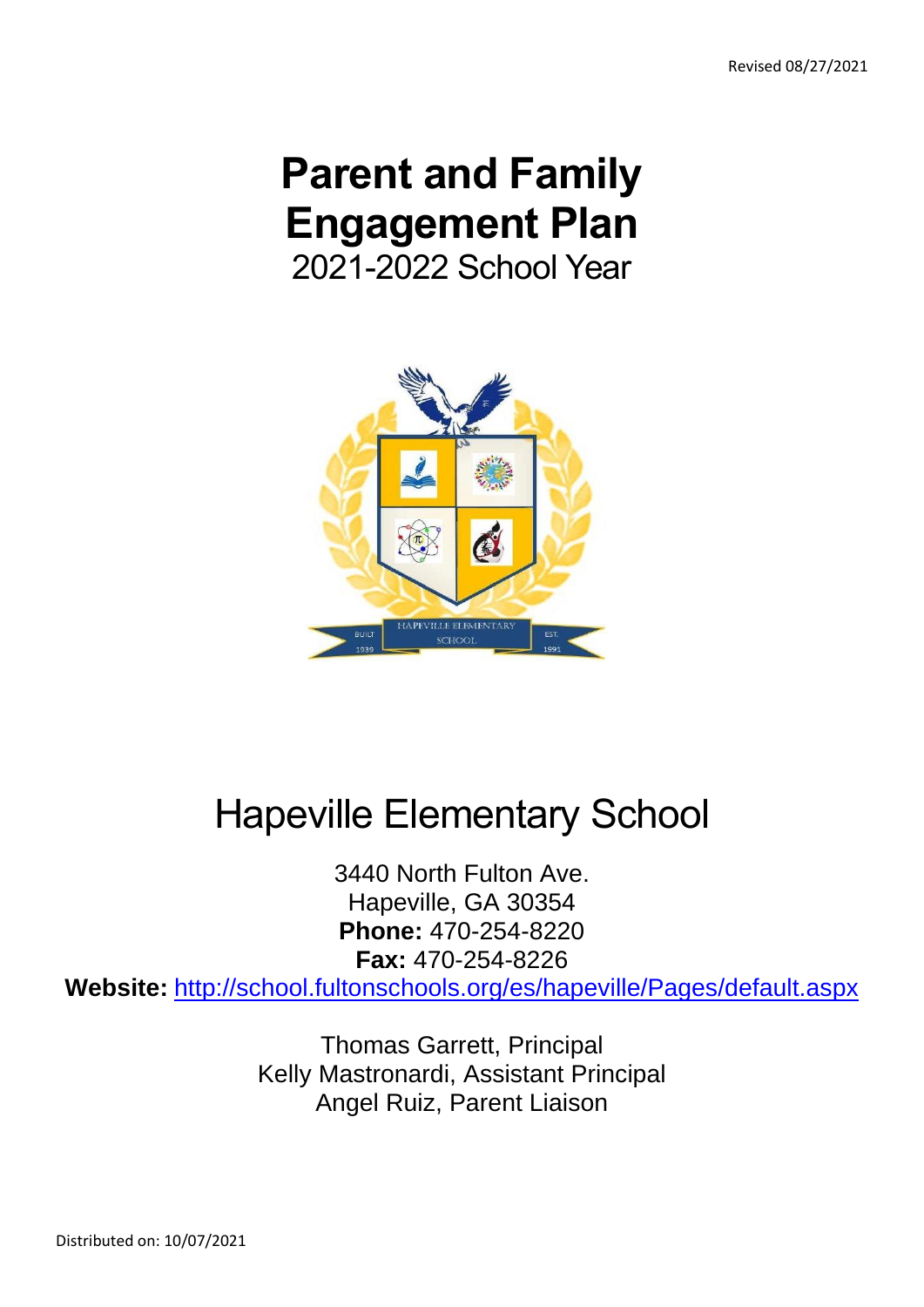In support of strengthening student academic achievement, **Hapeville Elementary School** receives Title I, Part A funds and therefore must jointly develop with, agree on with, and distribute to parents and family members of participating children a written parent and family engagement plan that contains information required by section 1116(b) and (c) of the Every Student Succeeds Act (ESSA). The plan establishes the school's expectations for parent and family engagement and describes how the school will implement a number of specific parent and family engagement activities, and it is incorporated into the school's plan submitted to the local educational agency (LEA).

**Hapeville Elementary** agrees to implement the following requirements as outlined by Section 1116:

- Involve parents, in an organized, ongoing, and timely way, in the planning, review, and improvement of programs under Title I, Part A, including the planning, review, and improvement of the school parent and family engagement plan and the joint development of the schoolwide program plan under Section 1114(b) of the 'Every Student Succeeds Act' (ESSA).
- Update the school parent and family engagement plan periodically to meet the changing needs of parents and the school, distribute it to the parents of participating children, and make the parent and family engagement plan available to the local community.
- Provide full opportunities, to the extent practicable, for the participation of parents with limited English proficiency, parents with disabilities, and parents of migratory children, including providing information and school reports required under Section 1111 of the ESSA in an understandable and uniform format, including alternative formats upon request and, to the extent practicable, in a language parents understand.
- If the schoolwide program plan under Section 1114(b) of the ESSA is not satisfactory to the parents of participating children, submit any parent comments on the plan when the school makes the plan available to the local educational agency.
- Be governed by the following statutory definition of parent and family engagement and will carry out programs, activities, and procedures in accordance with this definition:

Parent and Family Engagement means the participation of parents in regular, two-way, and meaningful communication involving student academic learning and other school activities, including ensuring:

- (A) Parents play an integral role in assisting their child's learning
- (B) Parents are encouraged to be actively involved in their child's education at school
- (C) Parents are full partners in their child's education and are included, as appropriate, in

decision-making and on advisory committees to assist in the education of their child

(D) Other activities are carried out, such as those described in Section 1116 of the ESSA

#### **Jointly Developed**

Hapeville Elementary School will take the following actions to involve parents and family members in an organized, ongoing, and timely manner in the planning, review and improvement of the Title I program, including opportunities for regular meetings, if requested by parents, to formulate suggestions to participate, as appropriate, in decisions relating to the education of their children and respond to any such suggestions as soon as practicably possible.

- On Friday, March 19, 2021, in the morning and afternoon during our Parent Input Meetings, parents were involved in the review and revision the Parent and Family Engagement Plan. Parents provided feedback by completing a Feedback form that was given during the Parent input meeting.
- In addition, parents were also given the opportunity to provide feedback in the Fall using the Qualtrics Survey. Feedback forms are also available in the school front office and Parent Resource Center and on the school's website for those parents who didn't attend the meeting.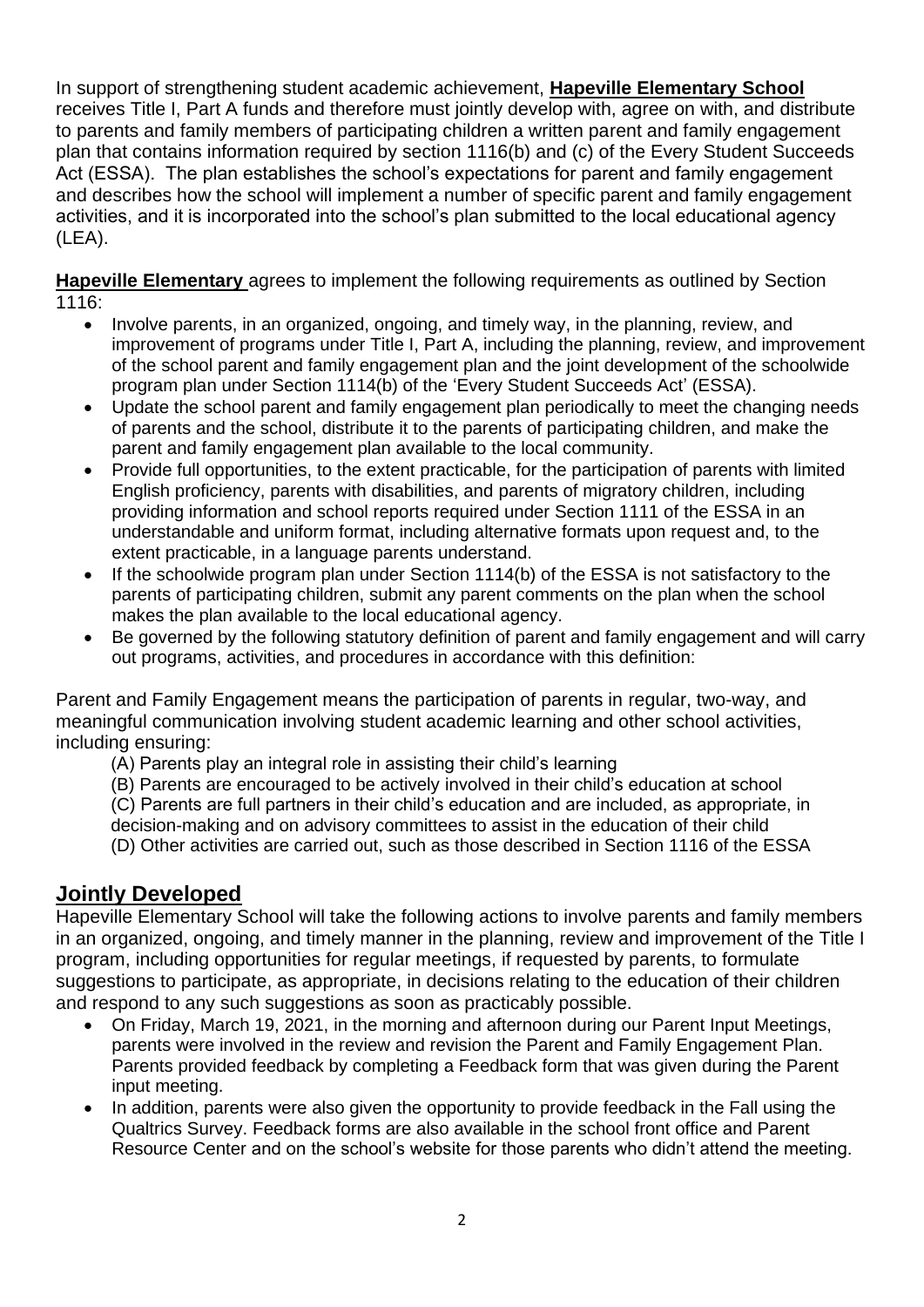- The plan states that Parents, school personnel, and students will work towards students' academic achievement by providing different opportunities, strategies and resources to support parents help their children at home.
- Hapeville Elementary School will make the Parent and Family Engagement plan available to the local community by placing them in the Front office and the Parent Resource Center, by posting it in the school website<http://school.fultonschools.org/es/hapeville/Pages/default.aspx> and class dojo and issued to community stakeholders such as the public library.
- Hapeville Elementary School will update, at least annually, the Parent and Family Engagement plan to meet the changing needs of parents and the school by inviting parents to a Title I Input meeting in the spring, and by providing surveys and parent feedback forms.
- Hapeville Elementary School will submit any parent comments to the district if the Title I Schoolwide plan is not satisfactory to parents by contacting the Title I department.
- Hapeville Elementary School will provide various opportunities for regular meetings if requested by the parents. Monthly academic parent workshops will be available at different times, Parent Liaisons will be available in the Parent Resource Center Monday-Friday from 8 am to 2 pm.

## **DISTRICT GOALS FOR STUDENT ACHIEVEMENT**

#### **2021-2022 District Goals:**

#### **Our goal is to prepare all students to graduate ready to pursue and succeed on their chosen path.**

#### • **Students Achievement:**

We prepare students with strong academic foundations and the skills needed to navigate life beyond graduation.

• **People and Culture:**

We provide a welcoming environment and positive school and district culture for students, families and employees.

#### • **Community Collaboration:**

We engage families, community members, and civic organizations as active partners.

• **Fiscal Responsibilities:**

We manage and protect public funds and assets through efficient and effective use of available resources.

**Read more about the district's strategic plan:** *<https://www.fultonschools.org/strategicplan>*

#### **2021-2022 Hapeville Elementary School Goals**

#### **Kindergarten – 2<sup>nd</sup> Grade:**

- **GOAL 1:** To increase math annual typical growth by 50% for all students in grades K-5 using iReady Beginning, Middle, and End of year diagnostics and iReady math intervention lessons. **Focus Areas:** Counting & number recognition of numbers up to 120 & basic adding & subtracting skills
- **GOAL 2:** To increase math annual typical growth by 50% for all students in grades K-5 using iReady Beginning, Middle, and End of year diagnostics and iReady math intervention lessons. **Focus Areas:** Phonics, high-frequency and sight word recognition

#### **3 rd Grade - 5 th Grade:**

• **GOAL 1:** To increase math annual typical growth by 50% for all students in grades K-5 using iReady Beginning, Middle, and End of year diagnostics and iReady math intervention lessons. Among 3<sup>rd</sup>-5<sup>th</sup> graders, 70% of all students will score a level 2 or above in math on the 2021-2022 GA Milestones and 35% of that set will score a level 3 or 4 in grade level proficiency.

**Focus Areas:** Addition, subtraction, multiplication and división fluency and solving fractions

• **GOAL 2:** To increase reading annual typical growth by 50% for all students in grades K-5 using iReady Beginning, Middle, and End of year diagnostics and iReady reading intervention lessons. Among 3<sup>rd</sup> -5<sup>th</sup> graders, 70% of all students will score a level 2 or above in reading on the 2021-2022 GA Milestones and 35% of that set will score a level 3 or 4 in grade level proficiency.

**Focus Areas:** Phonics, high-frequency words, vocabulary and reading comprehension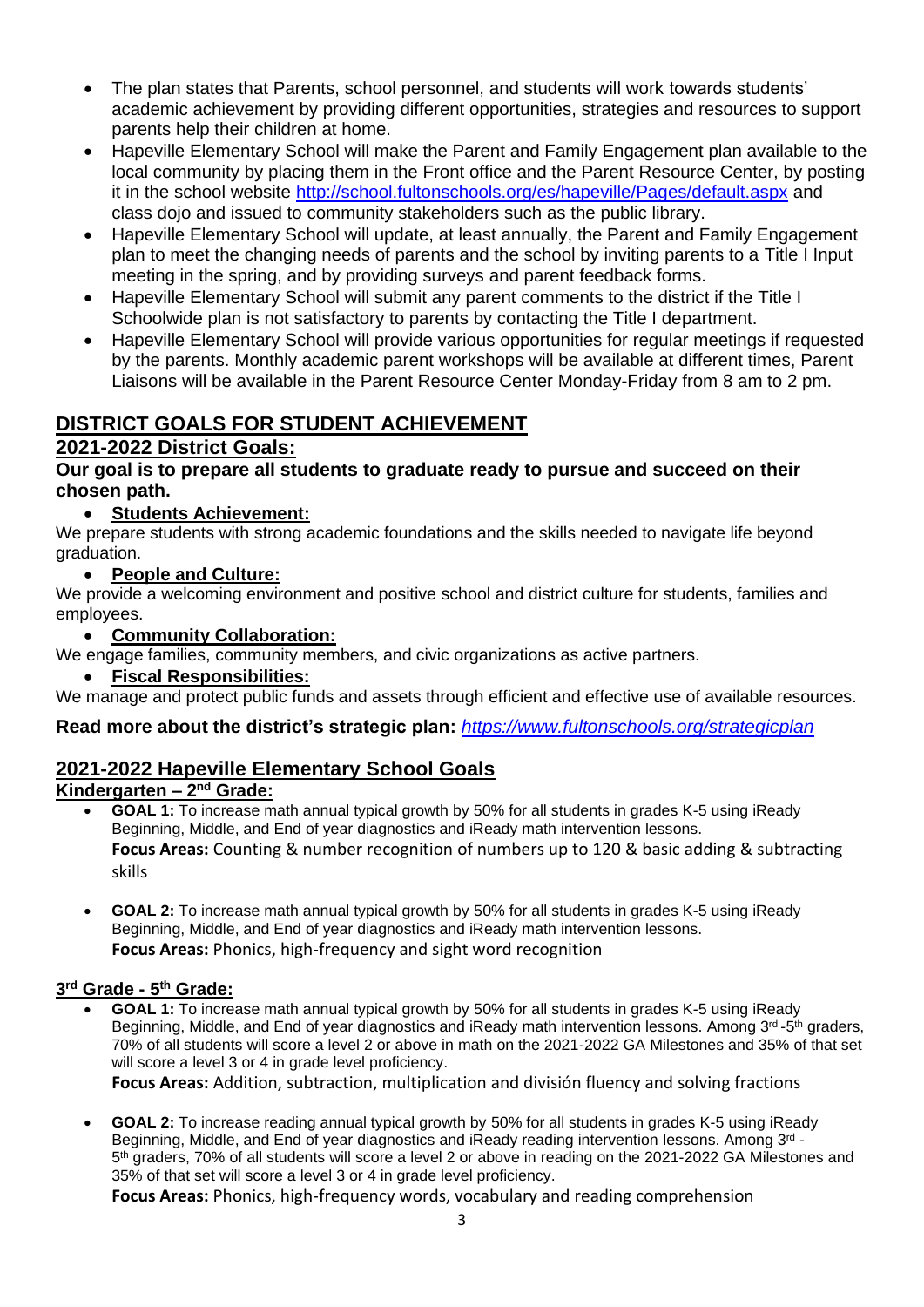## **Annual Title I Parent Meeting**

Hapeville Elementary School will take the following actions to conduct an Annual Title I Parent Meeting, at a convenient time, and encourage and invite ALL parents of participating children to attend to inform them about the School's Title I program and the parent's right to be involved in the education of their child. Parents will also review the School's Parent and Family Engagement Plan, the Schoolwide plan, the School-Family Compact and the use of the 1% of parent engagement funds. This meeting will only disseminate information and **will not** be used to gather input.

#### **Annual Title I Parent Meeting will be held virtually:**

August 26, 2021, at 8:30 a.m. & 3:00 p.m.

#### **ALL parents were invited multiple ways:**

- Flyers
- School Messenger (call out)
- School Marquee
- School Website
- Class Dojo

#### **Communications**

Hapeville Elementary School will take the following actions to provide parents of participating children:

- Hapeville Elementary School will ensure that information related to the school and parent programs, such as meetings, workshops, and other activities will be sent to parents of participating children in an understandable and uniform format, including alternative formats upon request and, to the extent practicable, in a language the parent can understand.
- Hapeville Elementary School will provide monthly academic parent workshops/training at various times (mornings and evenings) and may provide with Title I funds, transportation, childcare or home visits, as such services relate to parental involvement.

Timely information about the Title I programs will be distributed through multiple means of communication in both English and Spanish. Some of the ways use to distribute information are:

- Weekly Friday Call Outs
- Class Dojo
- Daily teacher-parent communication using Students Agendas
- School Website <http://school.fultonschools.org/es/hapeville/Pages/default.aspx>
- Informational Flyers
- Weekly VIP folders
- School Marquee
- Monthly Newsletters

#### **The residential facilities for students in Hapeville Elementary School attendance area are included in the family engagement correspondence and activities.**

## **School-Family Compact**

Hapeville Elementary School will take the following actions to jointly develop, with parents of participating children, a School-Family Compact that outlines how parents, school staff, and students will share the responsibility to improve the student academic achievement and the means by which the school and parents will build and develop a partnership to help children achieve the challenging States academic standards.

• Hapeville Elementary jointly developed with parents, school personnel, and students the School Family Compact during our Title I Parent Input meeting on March 19, 2021. Input was also collected through surveys and parent feedback forms.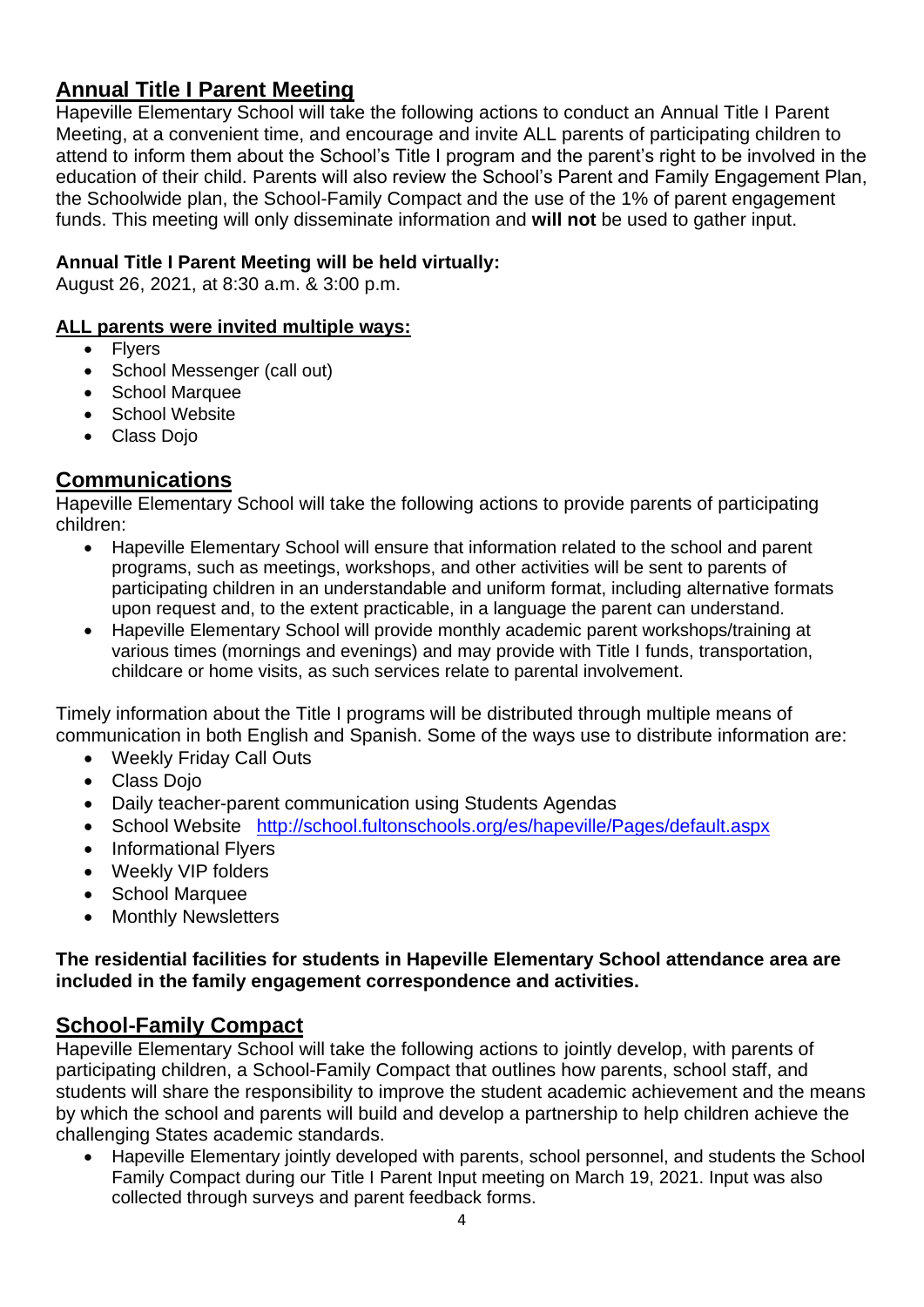The School-Family Compact will be distributed to all families prior to November 1<sup>st</sup>, 2021 via student bookbags, school website and the parent resource Center.

## **Reservations of Funds**

Hapeville Elementary School will take the following actions to involve parents of children receiving services under Title I, Part A schools in the decisions regarding how reserved funds and 1% of parent and family engagement funds are allocated for family engagement activities.

- Hapeville Elementary School collected parent input regarding the 2021-2022 1% of parent and family engagement funds during the Title I Parent Input meeting held on March 19, 2021.
- Hapeville Elementary parents determined that the Title I funds will be spent in the following ways: Materials for the Parent Resource Center (i.e. Books, Flash cards, apps, etc.)
- Hapeville Elementary held a Title I Parent Input Meeting during Spring 2021 to gather input for the school year 2021-2022.

### **Coordination of Services**

Hapeville Elementary school will, to the extent feasible and appropriate, coordinate and integrate parent and family engagement programs and activities with Preschool families, the Parents as Teachers program, and the public pre-school and other programs, and conduct programs, such as Parent Resource Centers, that encourage and support parents in a more Fully participating in the education of their children. Hapeville will also coordinate services with feeder middle schools to help students and families make a smooth transition to middle school.

## **Building Capacity for Parents**

Hapeville Elementary School will build the parents' capacity for strong parental involvement to ensure effective involvement of parents and to support a partnership among the school and the community to improve academic achievement through the following:

- Providing parents with a description and explanation of the curriculum in use at the school, the forms of academic assessments used to measure student progress, and the proficiency levels students are expected to meet.
- Materials and training to help parents to work with their child to improve their child's achievement, such as literacy training and using technology, as appropriate, to foster parental involvement
- Providing assistance to parents of participating children, as appropriate, in understanding topics such as the following:
	- ➢ The Georgia Standard of Excellence
	- ➢ The State and local academic assessments including alternate assessments. Such as the Georgia Milestones,
	- ➢ The requirements of Title I, Part A.
	- ➢ Strategies to support their child's academic achievement.
	- ➢ How to monitor their child's progress. (i.e. Parent Teacher Conference, Home Access, and Parent Workshops)
	- $\triangleright$  How to work with educators.

Hapeville Elementary School offers at least one academic parent workshop each month to parents, to provide them with strategies, materials and training to help them support their child's academic needs and improve their academic achievement. The Parent Resource Center also provides different resources such as books.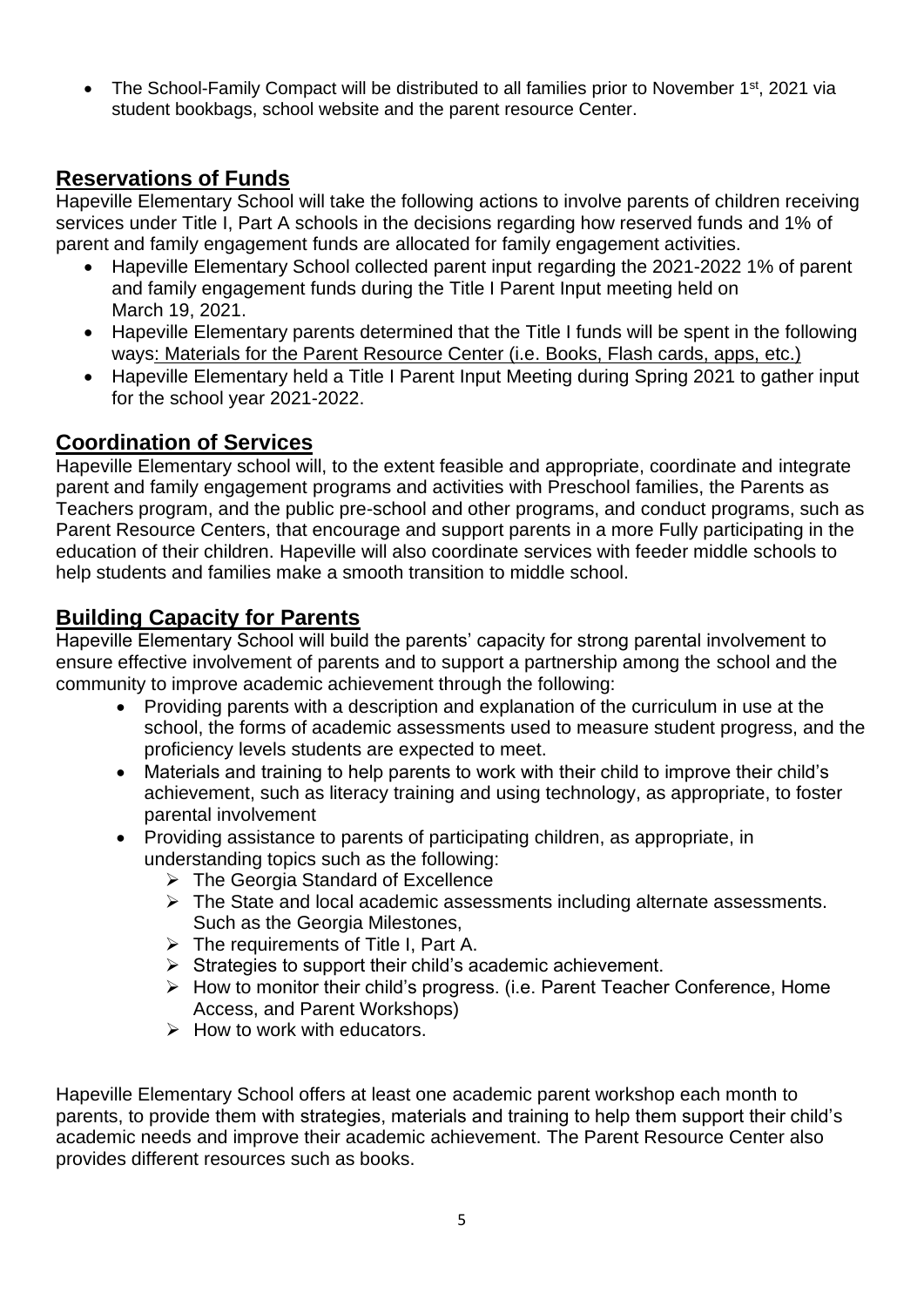## **Parent Engagement Activities for 2021-2022 August 2021**

• Annual Title I Parent Meeting

## **September 2021**

- Curriculum Night
- Building Staff Capacity
- Building Parent Capacity

## **October 2021**

- Parent-Teacher Conferences
- Technology Night

### **November 2021**

• ESOL Night

### **January 2022**

• GA Milestones Night

## **February 2022**

• Math Night

## **March 2022**

• Literacy Night

## **May 2022**

- Pre-K Transition Meeting
- Rising 6<sup>th</sup> Graders Transition Meeting

## **Various academic parent workshops will be held throughout the school year.**

# **Building Staff Capacity**

Hapeville Elementary School will provide training to educate the teachers, pupil services personnel, principal and other staff in how to reach out to communicate, and work with parents as equal partners, in the value and utility of contributions of parents and in how to implement and coordinate parent programs and build ties between parents and the school by:

- Providing faculty Meetings that focuses on Building partnerships with parents.
- Providing events such as Math and Reading Night so parents and teachers can build ties.
- Providing important school information in both Spanish and English.
- Have teachers respond to parent's concern within 24 hours.
- Staff and school personnel also receive continuous training through emails, newsletters, videos, etc.

## **Building Capacity for Involvement**

Hapeville Elementary School will provide other reasonable support for parent and family engagement activities and events under section 1116 as parent may request by:

- Providing monthly parent Workshops/meetings at various times.
- Providing face-to-face conference or phone Conferences with an interpreter (Spanish) if needed
- Inviting parents to attend the School Government Council every 3<sup>rd</sup> Tuesday of the Month @ 4:30pm.
- Develop appropriate roles for community-based organizations and businesses in parental Involvement Activities.
- Adopt and implement model approaches to improving parent and family engagement.